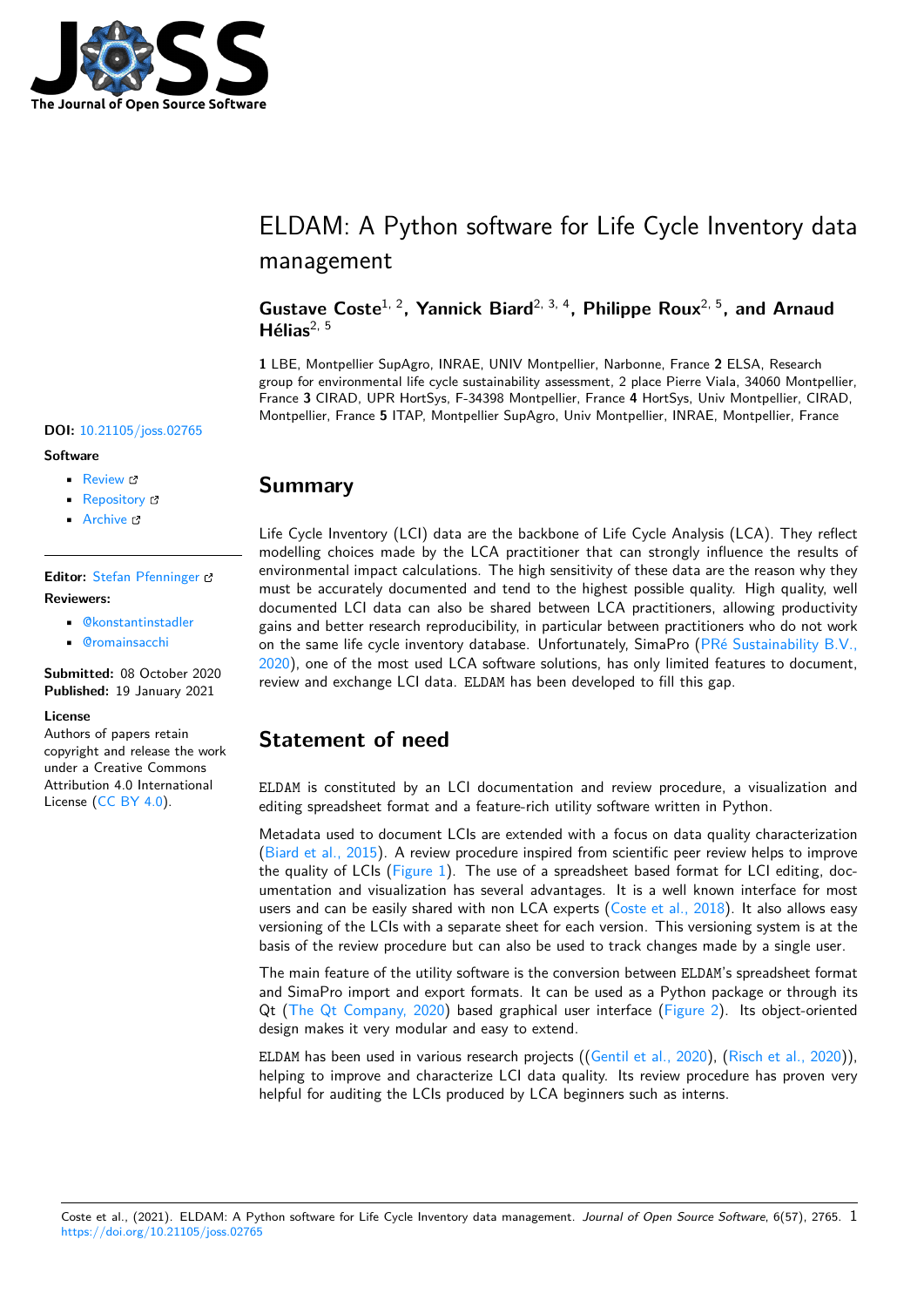

### **Use case scenario**

The following use case scenario illustrates the workflow proposed by ELDAM.

*An LCA practitioner creates an LCI in SimaPro and exports it in the .xlsx format. Then, he converts it to an Elda file (the .xlsm based spreadsheet format used by ELDAM) either using the GUI or the Python API. Opening the Elda file with a spreadsheet software like Excel or LibreOffice, the practitioner documents the LCI dataset using the metadata fields provided by ELDAM. Once the documentation step is finished, he sends the Elda file to a reviewer that will ensure of the consistency of the dataset. The reviewer then creates a new version of the dataset that will be materialized as a new sheet in the file. She highlights all of her suggested modifications and returns the file to the original author. The original author addresses the reviewer's remarks in a new version and returns the file to her. This review loop continues until the dataset is considered valid by the reviewer. Once the review process is over, the author can convert the Elda file to a .csv file using the GUI or the Python API and import it back to SimaPro.*

from eldam.core.simapro import SimaProXlsxReader, SimaProCsvWriter from eldam.core.elda import Elda

```
# SimaPro export file -> Elda spreadsheet
```

```
process = SimaProXlsxReader('path/to/xlsx/file').to_processes()[0]
elda = Elda()
elda.add_version(process)
elda.save('path/to/elda')
```

```
# Elda spreadsheet -> SimaPro import file
```

```
elda = Elda('path/to/elda')
```
process = elda.read\_last\_version().to\_process() SimaProCsvWriter(process).to\_csv('path/to/csv')

<span id="page-1-0"></span>

**Figure 1:** Review procedure.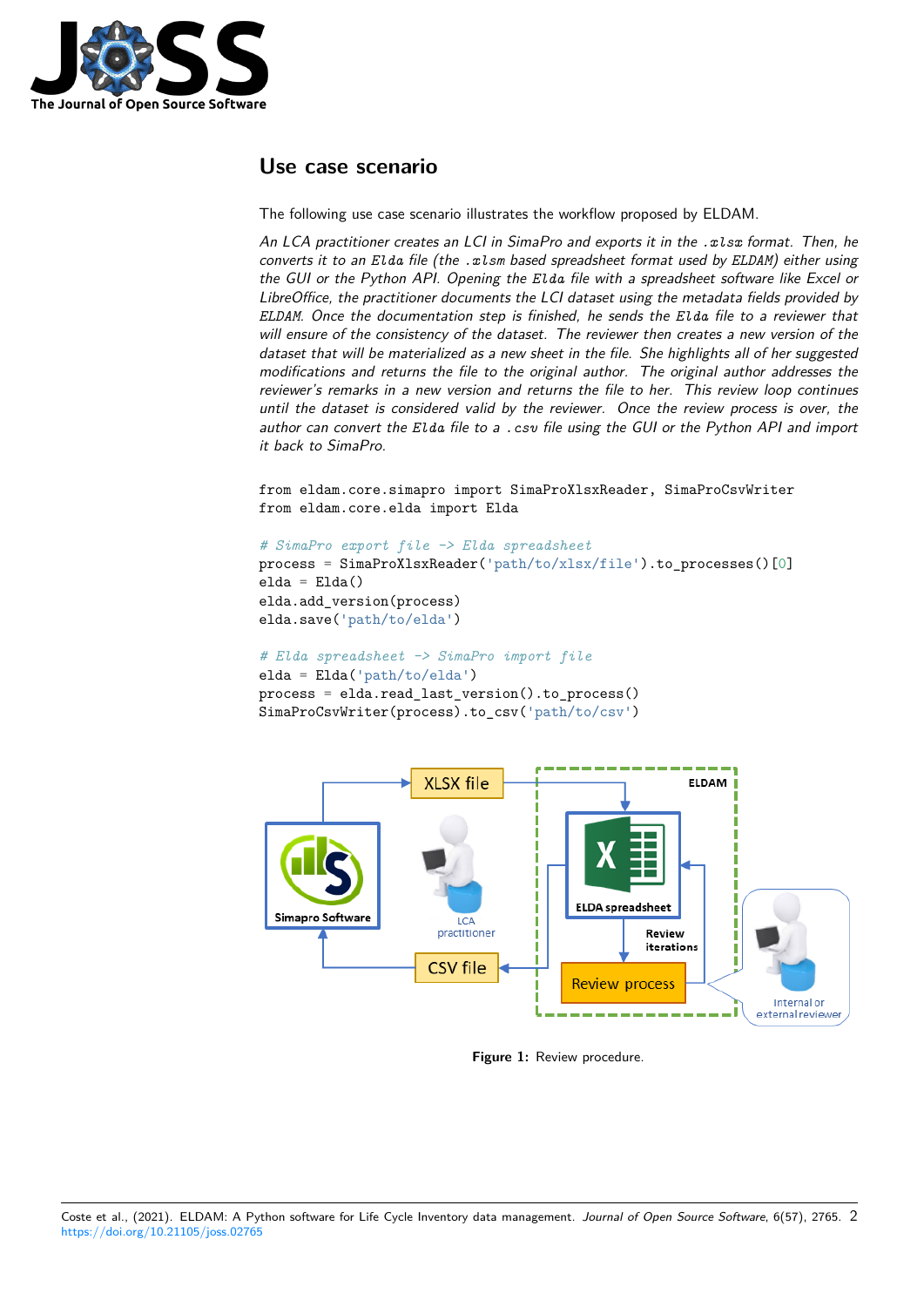

<span id="page-2-3"></span>

|                           |                                                             | <b>ELDAM</b>                                 | $\Box$               |
|---------------------------|-------------------------------------------------------------|----------------------------------------------|----------------------|
| Convert Manage Help       |                                                             |                                              |                      |
| $x \equiv$                |                                                             | <b>Convert Elda to SimaPro import (.csv)</b> |                      |
|                           | Elda(s) path/to/my/directory/my_process.csv                 |                                              | $\infty$<br>         |
| $S \rightarrow x \quad 1$ |                                                             | 1 process(es) read                           |                      |
|                           | <b>Attribute</b>                                            | Value                                        |                      |
|                           | $\overline{\phantom{a}}$ Bread                              |                                              |                      |
|                           | Name                                                        | <b>Bread</b>                                 |                      |
| →51                       | Date                                                        | 20/06/2019                                   |                      |
|                           | Project                                                     | <b>ELDAM</b>                                 |                      |
|                           | Author                                                      | <b>Gustave Coste</b>                         |                      |
|                           | <b>Allocation rules</b>                                     |                                              | <b>Quality check</b> |
| Sさ聞                       | Comment                                                     |                                              |                      |
|                           | Product flows                                               | 1 product flow(s)                            |                      |
|                           | Technosphere flows                                          | 6 technosphere flow(s)                       |                      |
|                           | <b>Biosphere flows</b><br>Þ.                                | 1 biosphere flow(s)                          |                      |
|                           | Input parameters                                            | 7 input parameter(s)                         |                      |
| <b>¤≣ 〇</b>               | Calculated parameters                                       | 3 calculated parameter(s)                    |                      |
|                           | <b>Options</b>                                              |                                              |                      |
|                           | Export only data used by SimaPro (review data will be lost) |                                              |                      |
|                           | V Overwrite existing file                                   |                                              |                      |
|                           |                                                             |                                              |                      |
| 和目                        | SimaPro import path/to/my/directory/my_process.csv          |                                              | $\infty$<br>         |
|                           |                                                             | √ Open directory                             |                      |
|                           |                                                             | Convert                                      |                      |
|                           |                                                             |                                              |                      |

**Figure 2:** ELDAM's GUI.

## **Acknowledgements**

This project has been funded by the European Union and the Occitanie (FR) region (operational program FEDER-FSE 2014-2020 - GEPETOs – 2015).

## **References**

- Biard, Y., Basset-Mens, C., Bessou, C., Tran, T., & Benoist, A. (2015). Developing a quality management system for LCA datasets : The case of the LCA - CIRAD platform for tropical products. *Life Cycle Management Conference 2015: List of Abstracts*, 121–122.
- <span id="page-2-1"></span>Coste, G., Biard, Y., Roux, P., & Helias, A. (2018). ELDAM , a new quality management system for LCI datasets exchange and review. In S. H. G. (ed. ). Rattanawan Mungkung (ed.) (Ed.), *Book of abstracts of the 11th international conference on life cycle assessment of food 2018 (LCA food) "global food challenges towards sustainable consumption and production"* (pp. 58–58). Life Cycle Assessment. https://agritrop.cirad.fr/589978/
- <span id="page-2-2"></span>Gentil, C., Basset-Mens, C., Manteaux, S., Mottes, C., Maillard, E., Biard, Y., & Fantke, P. (2020). Coupling pesticide emission and toxicity characterization models for LCA: Application to open-field tomato production in martinique. *[Journal of Cleaner Produ](https://agritrop.cirad.fr/589978/)ction*, *277*, 124099. https://doi.org/10.1016/j.jclepro.2020.124099
- <span id="page-2-0"></span>PRé Sustainability B.V. (2020). SimaPro: The world's leading LCA software. In *Company website*. PRé Sustainability B.V. https://simapro.com/